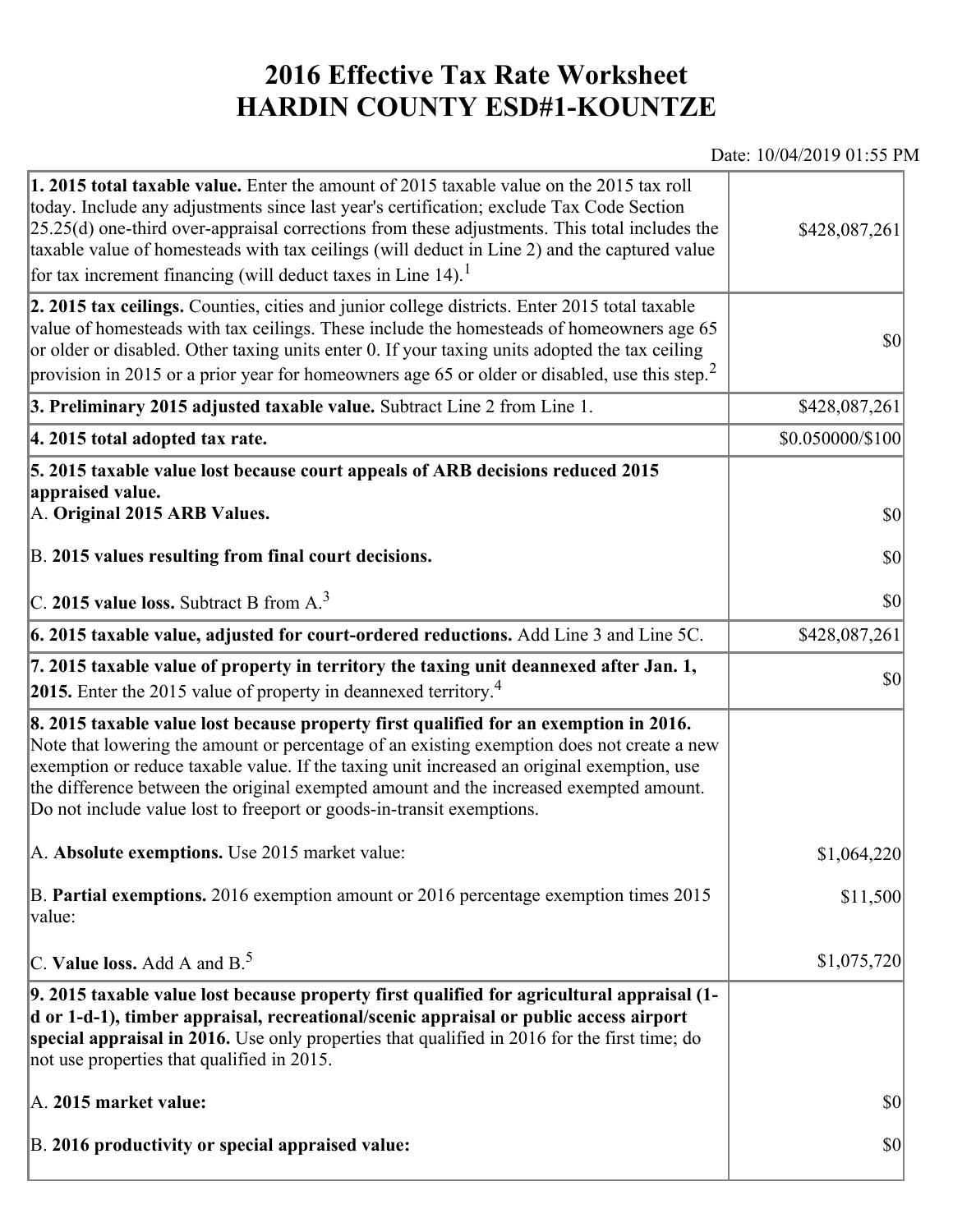| C. Value loss. Subtract B from $A6$                                                                                                                                                                                                                                                                                                                                                                                                                                                                                                                                                                                                                                                                                      | $ 10\rangle$  |
|--------------------------------------------------------------------------------------------------------------------------------------------------------------------------------------------------------------------------------------------------------------------------------------------------------------------------------------------------------------------------------------------------------------------------------------------------------------------------------------------------------------------------------------------------------------------------------------------------------------------------------------------------------------------------------------------------------------------------|---------------|
| 10. Total adjustments for lost value. Add lines 7, 8C and 9C.                                                                                                                                                                                                                                                                                                                                                                                                                                                                                                                                                                                                                                                            | \$1,075,720   |
| 11. 2015 adjusted taxable value. Subtract Line 10 from Line 6.                                                                                                                                                                                                                                                                                                                                                                                                                                                                                                                                                                                                                                                           | \$427,011,541 |
| 12. Adjusted 2015 taxes. Multiply Line 4 by line 11 and divide by \$100.                                                                                                                                                                                                                                                                                                                                                                                                                                                                                                                                                                                                                                                 | \$213,505     |
| 13. Taxes refunded for years preceding tax year 2015. Enter the amount of taxes refunded<br>by the taxing unit for tax years preceding tax year 2015. Types of refunds include court<br>decisions, Tax Code Section 25.25(b) and (c) corrections and Tax Code Section 31.11<br>payment errors. Do not include refunds for tax year 2015. This line applies only to tax years<br>preceding tax year 2015. <sup>7</sup>                                                                                                                                                                                                                                                                                                    | \$28          |
| 14. Taxes in tax increment financing (TIF) for tax year 2015. Enter the amount of taxes<br>paid into the tax increment fund for a reinvestment zone as agreed by the taxing unit. If the<br>taxing unit has no 2016 captured appraised value in Line 16D, enter $0.8$                                                                                                                                                                                                                                                                                                                                                                                                                                                    | 30            |
| 15. Adjusted 2015 taxes with refunds and TIF adjustment. Add Lines 12 and 13, subtract<br>Line $149$                                                                                                                                                                                                                                                                                                                                                                                                                                                                                                                                                                                                                     | \$213,533     |
| 16. Total 2016 taxable value on the 2016 certified appraisal roll today. This value<br>includes only certified values and includes the total taxable value of homesteads with tax<br>ceilings (will deduct in Line 18). These homesteads include homeowners age 65 or older or<br>disabled. <sup>10</sup>                                                                                                                                                                                                                                                                                                                                                                                                                |               |
| A. Certified values:                                                                                                                                                                                                                                                                                                                                                                                                                                                                                                                                                                                                                                                                                                     | \$421,306,020 |
| B. Counties: Include railroad rolling stock values certified by the Comptroller's office:                                                                                                                                                                                                                                                                                                                                                                                                                                                                                                                                                                                                                                | \$0           |
| C. Pollution control exemption: Deduct the value of property exempted for the current tax<br>year for the first time as pollution control property:                                                                                                                                                                                                                                                                                                                                                                                                                                                                                                                                                                      | $ 10\rangle$  |
| $\vert$ D. Tax increment financing: Deduct the 2016 captured appraised value of property taxable<br>by a taxing unit in a tax increment financing zone for which the 2016 taxes will be deposited<br>into the tax increment fund. Do not include any new property value that will be included in<br>Line 21 below. $11$                                                                                                                                                                                                                                                                                                                                                                                                  | \$0           |
| E. Total 2016 value. Add A and B, then subtract C and D.                                                                                                                                                                                                                                                                                                                                                                                                                                                                                                                                                                                                                                                                 | \$421,306,020 |
| $ 17$ . Total value of properties under protest or not included on certified appraisal roll. <sup>12</sup>                                                                                                                                                                                                                                                                                                                                                                                                                                                                                                                                                                                                               |               |
| A. 2016 taxable value of properties under protest. The chief appraiser certifies a list of<br>properties still under ARB protest. The list shows the appraisal district's value and the<br>taxpayer's claimed value, if any, or an estimate of the value if the taxpayer wins. For each of<br>the properties under protest, use the lowest of these values. Enter the total value. <sup>13</sup>                                                                                                                                                                                                                                                                                                                         | \$1,234,410   |
| B. 2016 value of properties not under protest or included on certified appraisal roll.<br>The chief appraiser gives taxing units a list of those taxable properties that the chief<br>appraiser knows about, but are not included in the appraisal roll certification. These<br>properties also are not on the list of properties that are still under protest. On this list of<br>properties, the chief appraiser includes the market value, appraised value and exemptions for<br>the preceding year and a reasonable estimate of the market value, appraised value and<br>exemptions for the current year. Use the lower market, appraised or taxable value (as<br>appropriate). Enter the total value. <sup>14</sup> | \$0           |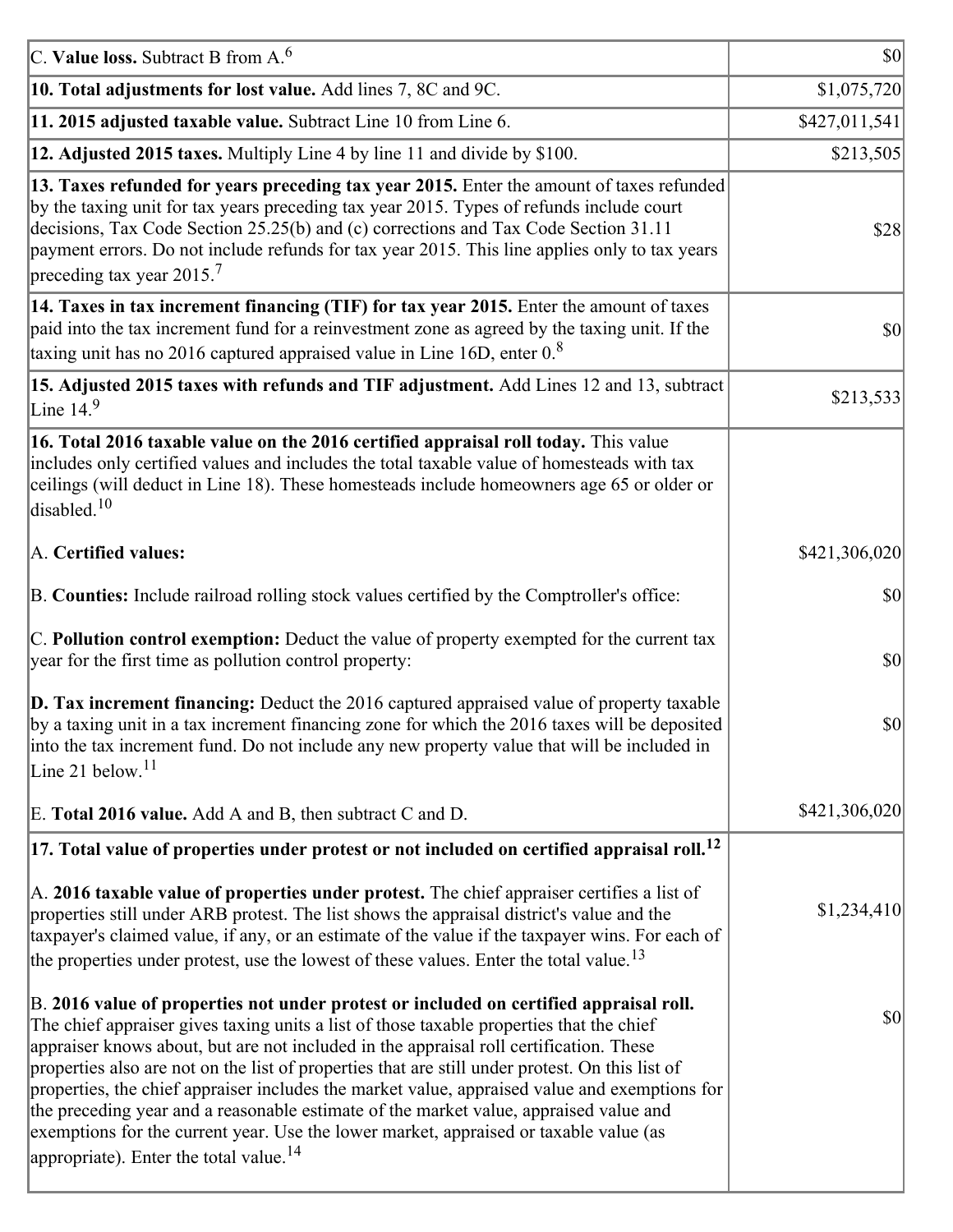| C. Total value under protest or not certified: Add A and B.                                                                                                                                                                                                                                                                                                                                                                                                                                                                                                                                                                                  | \$1,234,410                         |
|----------------------------------------------------------------------------------------------------------------------------------------------------------------------------------------------------------------------------------------------------------------------------------------------------------------------------------------------------------------------------------------------------------------------------------------------------------------------------------------------------------------------------------------------------------------------------------------------------------------------------------------------|-------------------------------------|
| 18. 2016 tax ceilings. Counties, cities and junior colleges enter 2016 total taxable value of<br>homesteads with tax ceilings. These include the homesteads of homeowners age 65 or older<br>or disabled. Other taxing units enter 0. If your taxing units adopted the tax ceiling provision<br>in 2015 or a prior year for homeowners age 65 or older or disabled, use this step. <sup>15</sup>                                                                                                                                                                                                                                             | $\vert \mathbf{S} \mathbf{O} \vert$ |
| 19. 2016 total taxable value. Add Lines 16E and 17C. Subtract Line 18.                                                                                                                                                                                                                                                                                                                                                                                                                                                                                                                                                                       | \$422,540,430                       |
| 20. Total 2016 taxable value of properties in territory annexed after Jan. 1, 2015.<br>Include both real and personal property. Enter the 2016 value of property in territory<br>$\text{lanned}$ . <sup>16</sup>                                                                                                                                                                                                                                                                                                                                                                                                                             | \$0                                 |
| 21. Total 2016 taxable value of new improvements and new personal property located<br>in new improvements. New means the item was not on the appraisal roll in 2015. An<br>improvement is a building, structure, fixture or fence erected on or affixed to land. New<br>additions to existing improvements may be included if the appraised value can be<br>determined. New personal property in a new improvement must have been brought into the<br>taxing unit after Jan. 1, 2015, and be located in a new improvement. New improvements do<br>include property on which a tax abatement agreement has expired for $2016$ . <sup>17</sup> | \$7,246,240                         |
| 22. Total adjustments to the 2016 taxable value. Add Lines 20 and 21.                                                                                                                                                                                                                                                                                                                                                                                                                                                                                                                                                                        | \$7,246,240                         |
| 23. 2016 adjusted taxable value. Subtract Line 22 from Line 19.                                                                                                                                                                                                                                                                                                                                                                                                                                                                                                                                                                              | \$415,294,190                       |
| <b>24. 2016 effective tax rate.</b> Divide Line 15 by Line 23 and multiply by $$100$ . <sup>18</sup>                                                                                                                                                                                                                                                                                                                                                                                                                                                                                                                                         | $$0.051417/\$100$                   |
| <b>25. COUNTIES ONLY.</b> Add together the effective tax rates for each type of tax the county<br>levies. The total is the 2016 county effective tax rate. <sup>1</sup>                                                                                                                                                                                                                                                                                                                                                                                                                                                                      |                                     |

A county, city or hospital district that adopted the additional sales tax in November 2015 or in May 2016 must adjust its effective tax rate. The Additional Sales Tax Rate Worksheet sets out this adjustment. Do not forget to complete the Additional Sales Tax Rate Worksheet if the taxing unit adopted the additional sales tax on these dates.

<sup>1</sup>Tex. Tax Code Section  $26.012(14)$ <sup>2</sup>Tex. Tax Code Section  $26.012(14)$  $3$ Tex. Tax Code Section 26.012(13)  ${}^{4}$ Tex. Tax Code Section 26.012(15)  $5$ Tex. Tax Code Section 26.012(15)  ${}^{6}$ Tex. Tax Code Section 26.012(15)  $7$ Tex. Tax Code Section 26.012(13)  ${}^{8}$ Tex. Tax Code Section 26.03(c)  $^{9}$ Tex. Tax Code Section 26.012(13)  $10$ Tex. Tax Code Section 26.012(15) <sup>11</sup>Tex. Tax Code Section  $26.03(c)$ <sup>12</sup>Tex. Tax Code Section  $26.01(c)$ <sup>13</sup>Tex. Tax Code Section 26.04 and 26.041 <sup>14</sup>Tex. Tax Code Section 26.04 and 26.041 <sup>15</sup>Tex. Tax Code Section  $26.012(6)$  $16$ Tex. Tax Code Section 26.012(17) <sup>17</sup>Tex. Tax Code Section  $26.012(17)$ <sup>18</sup>Tex. Tax Code Section 26.04(c) <sup>19</sup>Tex. Tax Code Section 26.04(d)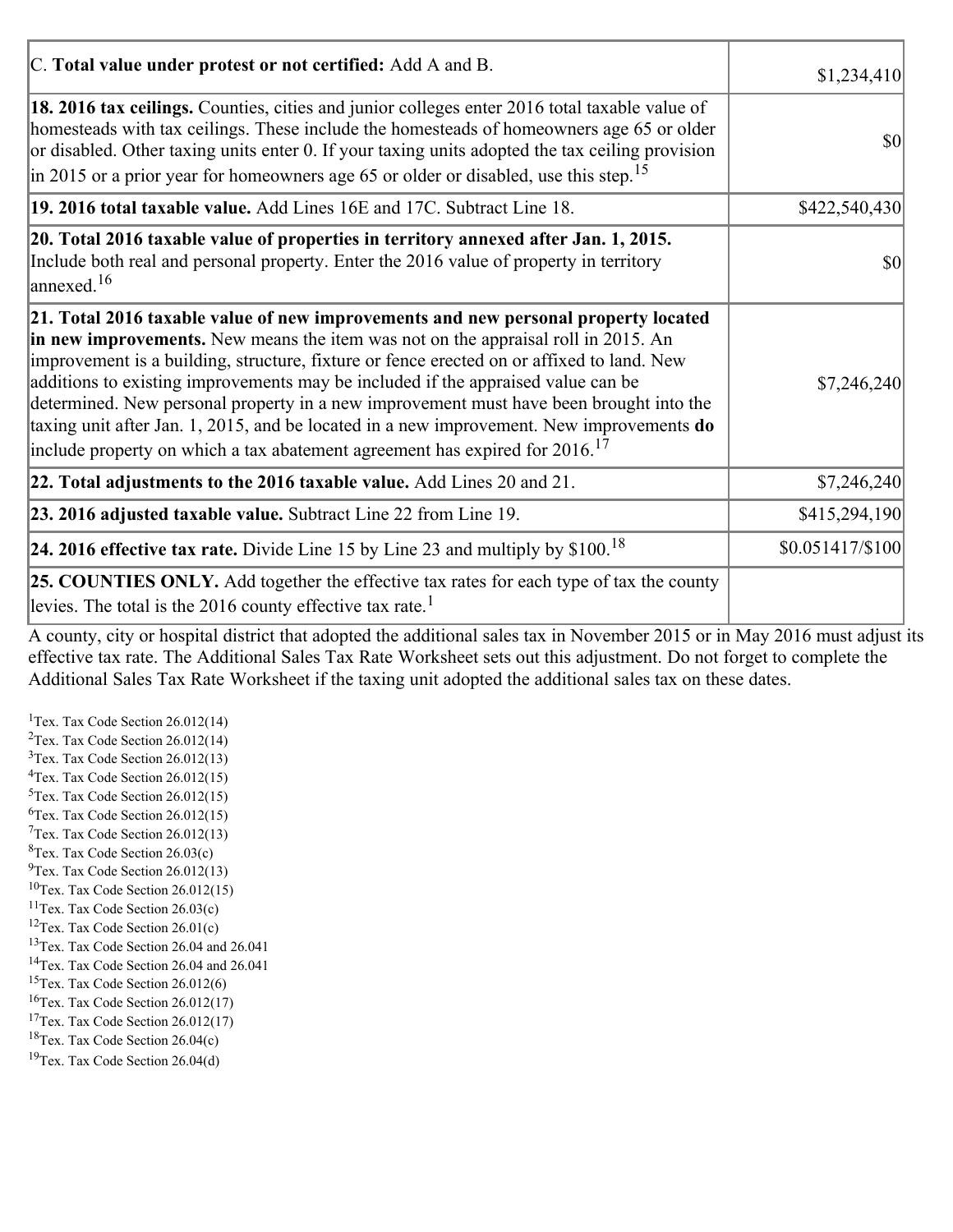## **2016 Rollback Tax Rate Worksheet HARDIN COUNTY ESD#1-KOUNTZE**

Date: 10/04/2019

| 26. 2015 maintenance and operations (M&O) tax rate.                                                                                                                                                                                                                                                                                                                                                                                                                                                                                                                                                                                                                     | \$0.050000/\$100  |
|-------------------------------------------------------------------------------------------------------------------------------------------------------------------------------------------------------------------------------------------------------------------------------------------------------------------------------------------------------------------------------------------------------------------------------------------------------------------------------------------------------------------------------------------------------------------------------------------------------------------------------------------------------------------------|-------------------|
| $ 27.2015$ adjusted taxable value. Enter the amount from Line 11.                                                                                                                                                                                                                                                                                                                                                                                                                                                                                                                                                                                                       | \$427,011,541     |
| 28. 2015 M&O taxes.                                                                                                                                                                                                                                                                                                                                                                                                                                                                                                                                                                                                                                                     |                   |
|                                                                                                                                                                                                                                                                                                                                                                                                                                                                                                                                                                                                                                                                         |                   |
| A. Multiply Line 26 by Line 27 and divide by \$100.                                                                                                                                                                                                                                                                                                                                                                                                                                                                                                                                                                                                                     | \$213,505         |
| B. Cities, counties and hospital districts with additional sales tax: Amount of additional<br>sales tax collected and spent on M&O expenses in 2015. Enter amount from full year's sales<br>tax revenue spent for M&O in 2015 fiscal year, if any. Other taxing units enter 0. Counties<br>exclude any amount that was spent for economic development grants from the amount of<br>sales tax spent.                                                                                                                                                                                                                                                                     | $ 10\rangle$      |
| C. Counties: Enter the amount for the state criminal justice mandate. If second or later year,<br>the amount is for increased cost above last year's amount. Other taxing units enter 0.                                                                                                                                                                                                                                                                                                                                                                                                                                                                                | $ 10\rangle$      |
| D. Transferring function: If discontinuing all of a department, function or activity and<br>transferring it to another taxing unit by written contract, enter the amount spent by the taxing<br>unit discontinuing the function in the 12 months preceding the month of this calculation. If<br>the taxing unit did not operate this function for this 12-month period, use the amount spent<br>in the last full fiscal year in which the taxing unit operated the function. The taxing unit<br>discontinuing the function will subtract this amount in H below. The taxing unit receiving<br>the function will add this amount in H below. Other taxing units enter 0. | $ 10\rangle$      |
| E. Taxes refunded for years preceding tax year 2015: Enter the amount of M&O taxes<br>refunded in the preceding year for taxes before that year. Types of refunds include court<br>decisions, Tax Code Section 25.25(b) and (c) corrections and Tax Code Section 31.11<br>payment errors. Do not include refunds for tax year 2015. This line applies only to tax years<br>preceding tax year 2015.                                                                                                                                                                                                                                                                     | \$28              |
| F. Enhanced indigent health care expenditures: Enter the increased amount for the<br>current year's enhanced indigent health care expenditures above the preceding tax year's<br>enhanced indigent health care expenditures, less any state assistance.                                                                                                                                                                                                                                                                                                                                                                                                                 | $ 10\rangle$      |
| G. Taxes in TIF: Enter the amount of taxes paid into the tax increment fund for a<br>reinvestment zone as agreed by the taxing unit. If the taxing unit has no 2016 captured<br>appraised value in Line 16D, enter 0.                                                                                                                                                                                                                                                                                                                                                                                                                                                   | $ 10\rangle$      |
| <b>H. Adjusted M&amp;O Taxes.</b> Add A, B, C, E and F. For unit with D, subtract if discontinuing<br>function and add if receiving function. Subtract G.                                                                                                                                                                                                                                                                                                                                                                                                                                                                                                               | \$213,533         |
| 29. 2016 adjusted taxable value. Enter Line 23 from the Effective Tax Rate Worksheet.                                                                                                                                                                                                                                                                                                                                                                                                                                                                                                                                                                                   | \$415,294,190     |
| 30. 2016 effective maintenance and operations rate. Divide Line 28H by Line 29 and<br>multiply by \$100.                                                                                                                                                                                                                                                                                                                                                                                                                                                                                                                                                                | $$0.051417/\$100$ |
| 31. 2016 rollback maintenance and operation rate. Multiply Line 30 by $1.08$ .                                                                                                                                                                                                                                                                                                                                                                                                                                                                                                                                                                                          | \$0.055530/\$100  |